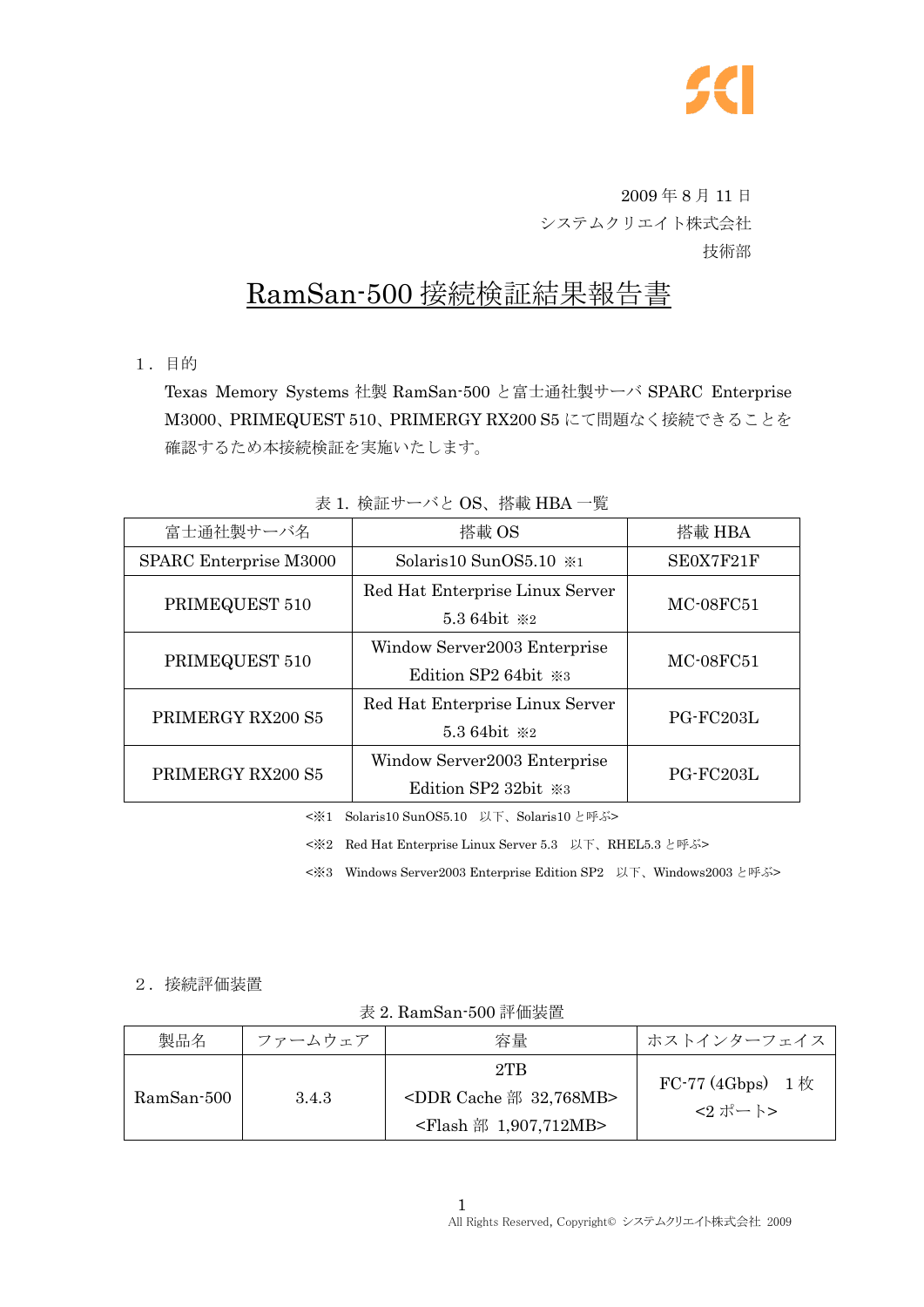

3.検証期間・検証場所 2009 年 7 月 27 日~7 月 29 日、8 月 10 日~8 月 11 日 富士通 Platform Solution Center 30F Server room 30-1

#### 4.検証構成図

4-1.SPARC Enterprise M3000 と RamSan-500 接続構成図



図 1-1.SPARC Enterprise M3000 と RamSan-500 接続図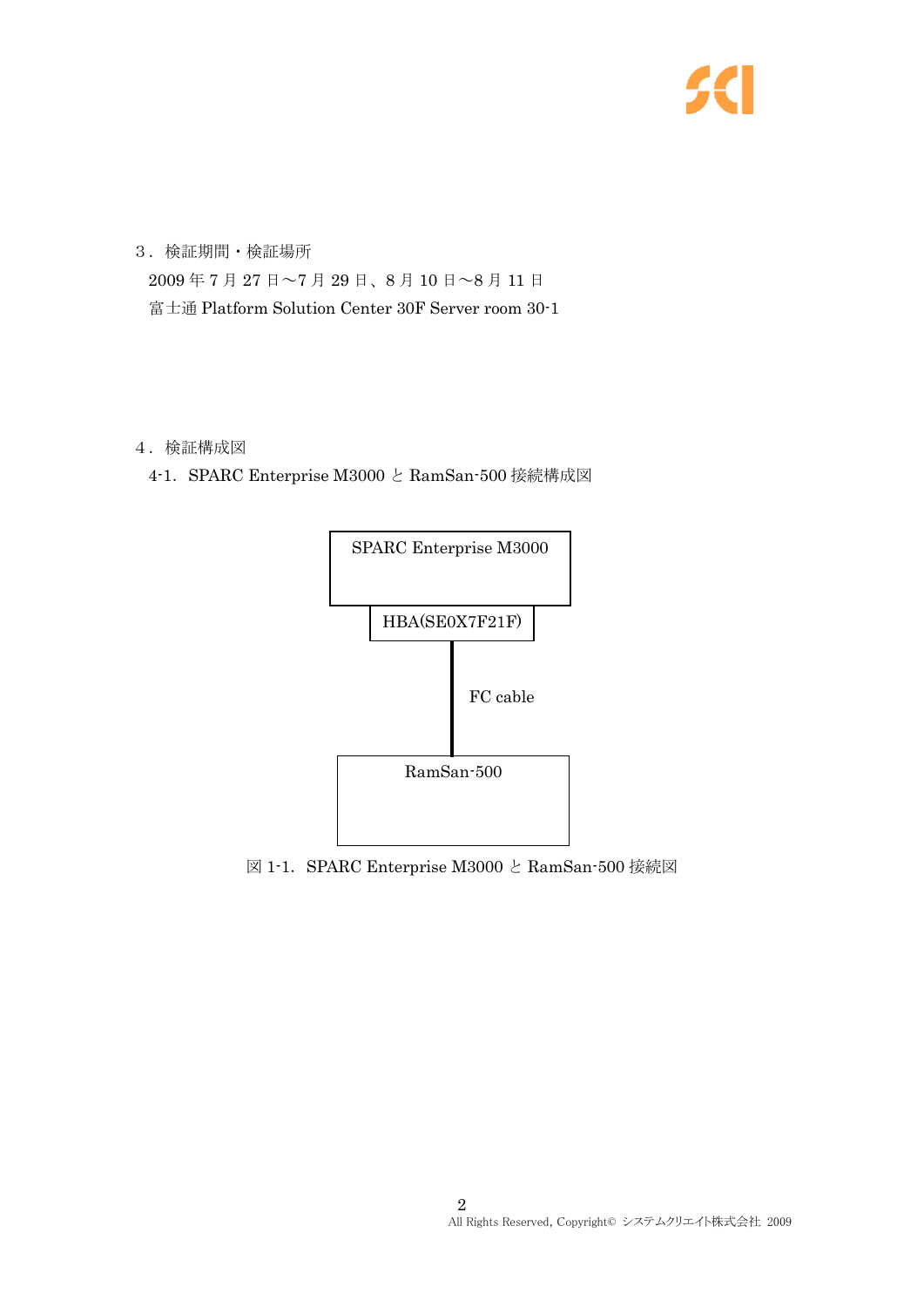

# 4-2.PRIMEQUEST 510 と RamSan-500 接続構成図



図 1-2. PRIMEQUEST 510 と RamSan-500 接続図

### 4-3.PRIMERGY RX200 S5 と RamSan-500 接続構成図



図 1-3. PRIMERGY RX200 S5 と RamSan-500 接続図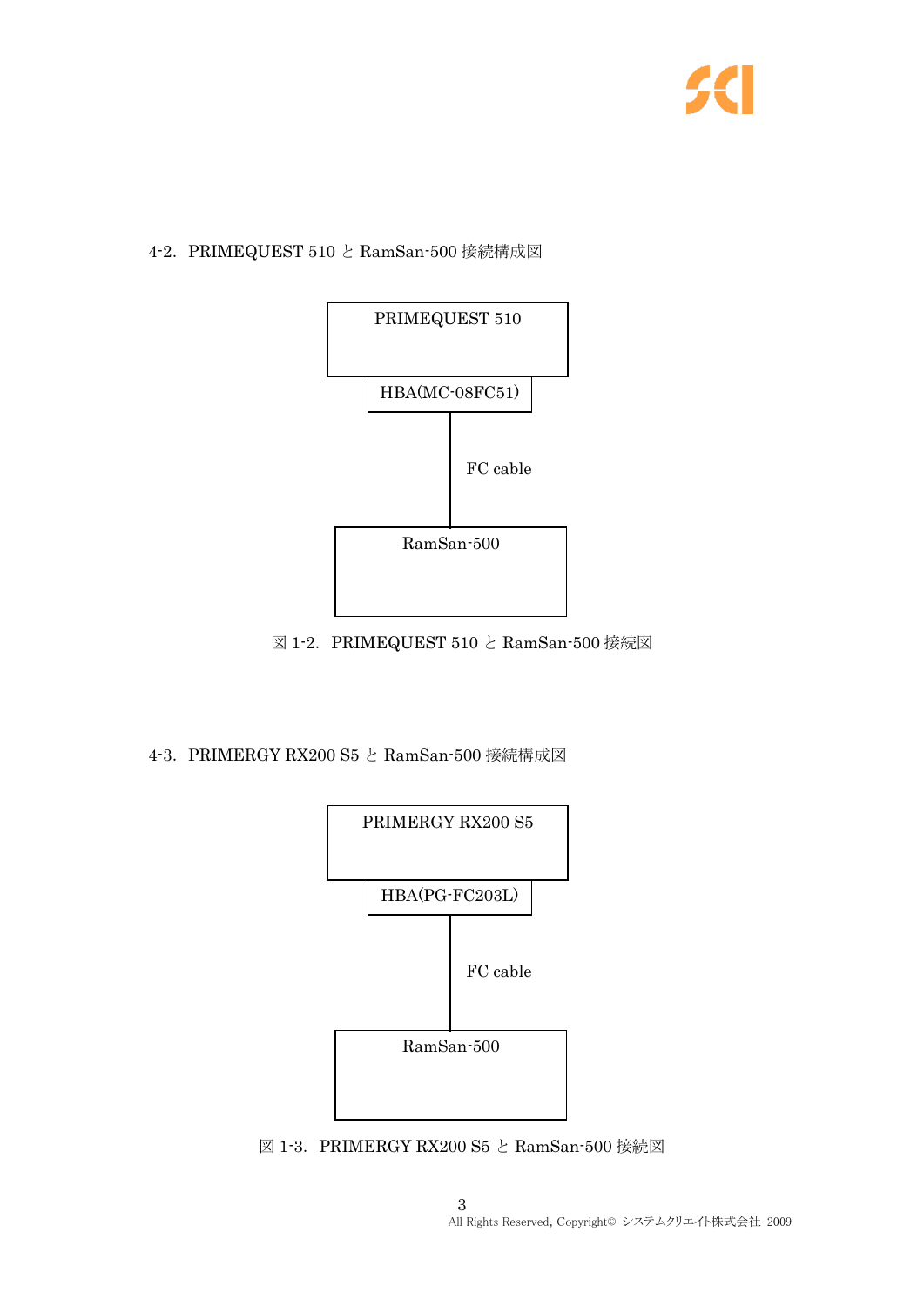

## 5.接続検証テスト概要

|  |  |  | 表 3-1. 接続検証項目一覧 |  |
|--|--|--|-----------------|--|
|--|--|--|-----------------|--|

| 機種                 | <b>SPARC</b>    | PRIMEQUEST 510 |             | PRIMERGY RX200 S5 |             |
|--------------------|-----------------|----------------|-------------|-------------------|-------------|
| テスト項目              | Enterprise M300 |                |             |                   |             |
| 対象 OS              | Solaris10       | RHEL5.3        | Windows2003 | RHEL5.3           | Windows2003 |
| デバイス認識             |                 |                |             |                   |             |
| デバイス初期化            |                 |                |             |                   |             |
| フォーマット             |                 |                |             |                   |             |
| マウント               |                 |                |             |                   |             |
| アンマウント             |                 |                |             |                   |             |
| オートマウント            |                 |                |             |                   |             |
| サーバ/boot/reboot    |                 |                | ⌒           |                   |             |
| RamSan/boot/reboot |                 |                |             |                   |             |
| I/Oテスト             |                 |                |             |                   |             |

# 表 3-2. テスト項目確認概要

| 対象 OS<br>対応 OS     | Solaris10                         | RHEL5.3               | Windows2003   |  |
|--------------------|-----------------------------------|-----------------------|---------------|--|
| デバイス認識             | iostat - En / format              | cat /proc/scsi/scsi / | デバイスマネージャ / デ |  |
|                    |                                   | dmesg                 | ィスクの管理        |  |
| デバイス初期化            | fdisk<br>format                   |                       | ディスクの管理       |  |
| フォーマット             | mkfs<br>newfs                     |                       | ディスクの管理より     |  |
| マウント               | mount                             | mount                 |               |  |
| アンマウント             | umount<br>umount                  |                       | ドライブレター削除     |  |
| オートマウント            | /etc/vfstab に記述<br>/etc/fstab に記述 |                       | ドライブレター割り当て   |  |
| サーバ/boot/reboot    | shutdown $-i5 - g0 - y$ /         | shutdown -h now /     | 終了 / 再起動      |  |
|                    | reboot                            | reboot                |               |  |
| RamSan/boot/reboot | system power of f / system reboot |                       |               |  |
| I/Oテスト             | Iozone3.326                       |                       |               |  |